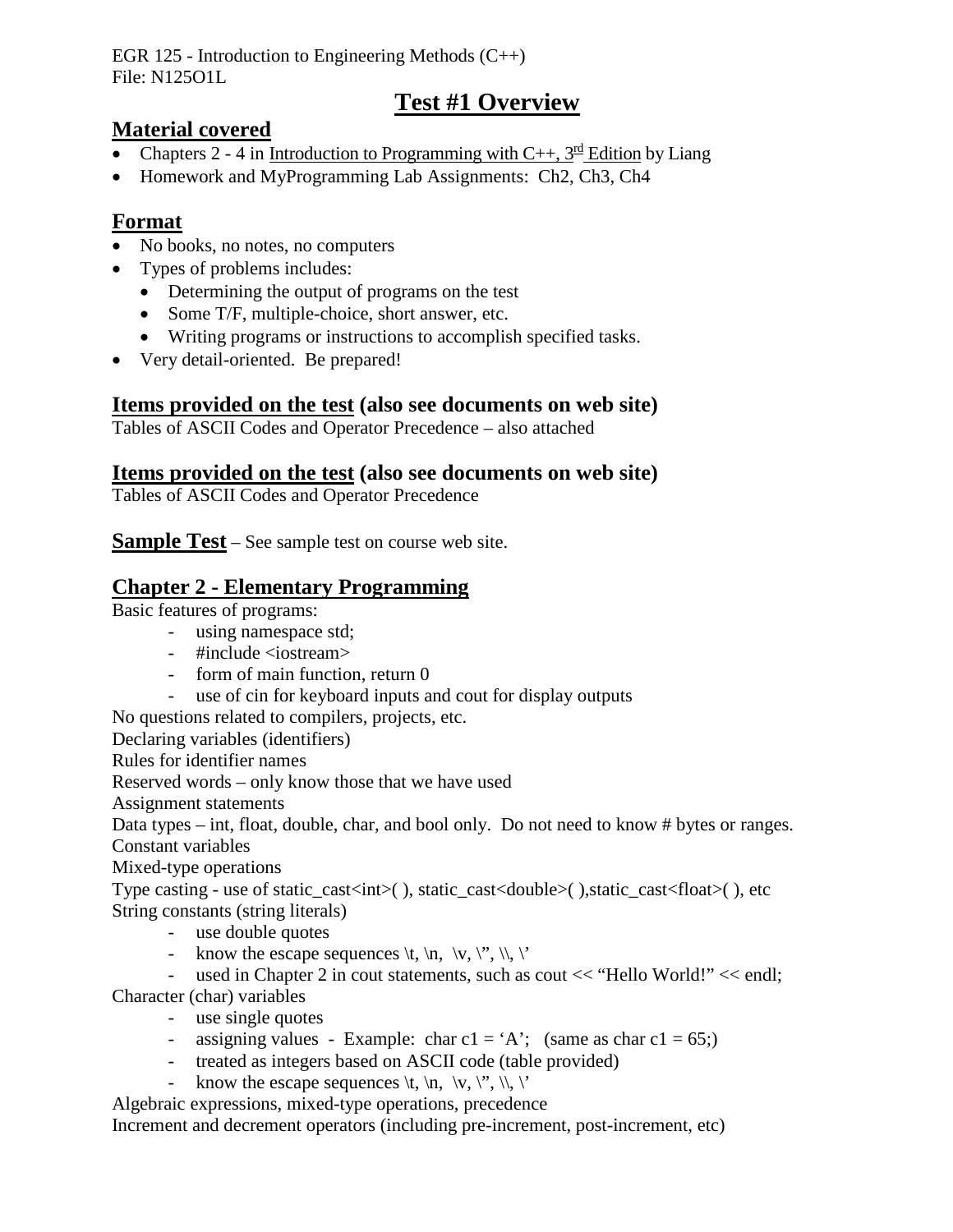Compound assignment operators (shortcut operators):  $+=, -=, /=, *=, %=$ Precedence of operators – table provided Miscellaneous

#### **Chapter 3 – Selection Structures**

if structures

- Various forms (if, if else, if else if, etc)
- Rational expressions (6 operators:  $=$  =, >=, >,  $!=,$  <=, <)
- Logical expressions (3 operators: &&,  $||, \cdot||$ ) know their truth tables
- Precedence of operators
	- table provided
	- evaluate conditional statements involving arithmetic, relational, and logical operators
- Nested if structures
- Using arithmetic expressions for conditional statements
	- Evaluation of logical expression yields True (1) or False (0)
	- Non-zero arithmetic expression treated as True, zero as False
	- Example: if(x)

Conditional expressions (ternary operators): Example:  $y = (x>2)$ ?10:20;

Switch structures

- int or char expressions only
- default case
- break statements
- drop-through behavior & grouping cases

Bool data type

Miscellaneous

#### **Chapter 4 – Math functions, characters, strings, and I/O manipulators**

Math functions

- use cmath header
- sin, cos, tan, asin, acos, atan, pow, sqrt, ceil, floor, abs, log, log10, max, min **Characters** 
	- compare using relational operators and ASCII codes

Strings

- use string header (class)
- string variables
- assigning strings to variables use double quotes
- string operators:  $+$  (concatenation) and  $+=$
- string functions: .at( ), .length( ), .size( )
- accessing string elements using stringname.
- compare using relational operators, ASCII codes, and lexicographical order (the order used in a dictionary) Ex: if  $(Answer == "Yes")$  Ex: If  $("Jones" > "Johnson")$

Formatted output

- setprecision(n), setw(n), fixed, scientific, setfill('\*'), showpoint, left, right
- use iomanip header

Miscellaneous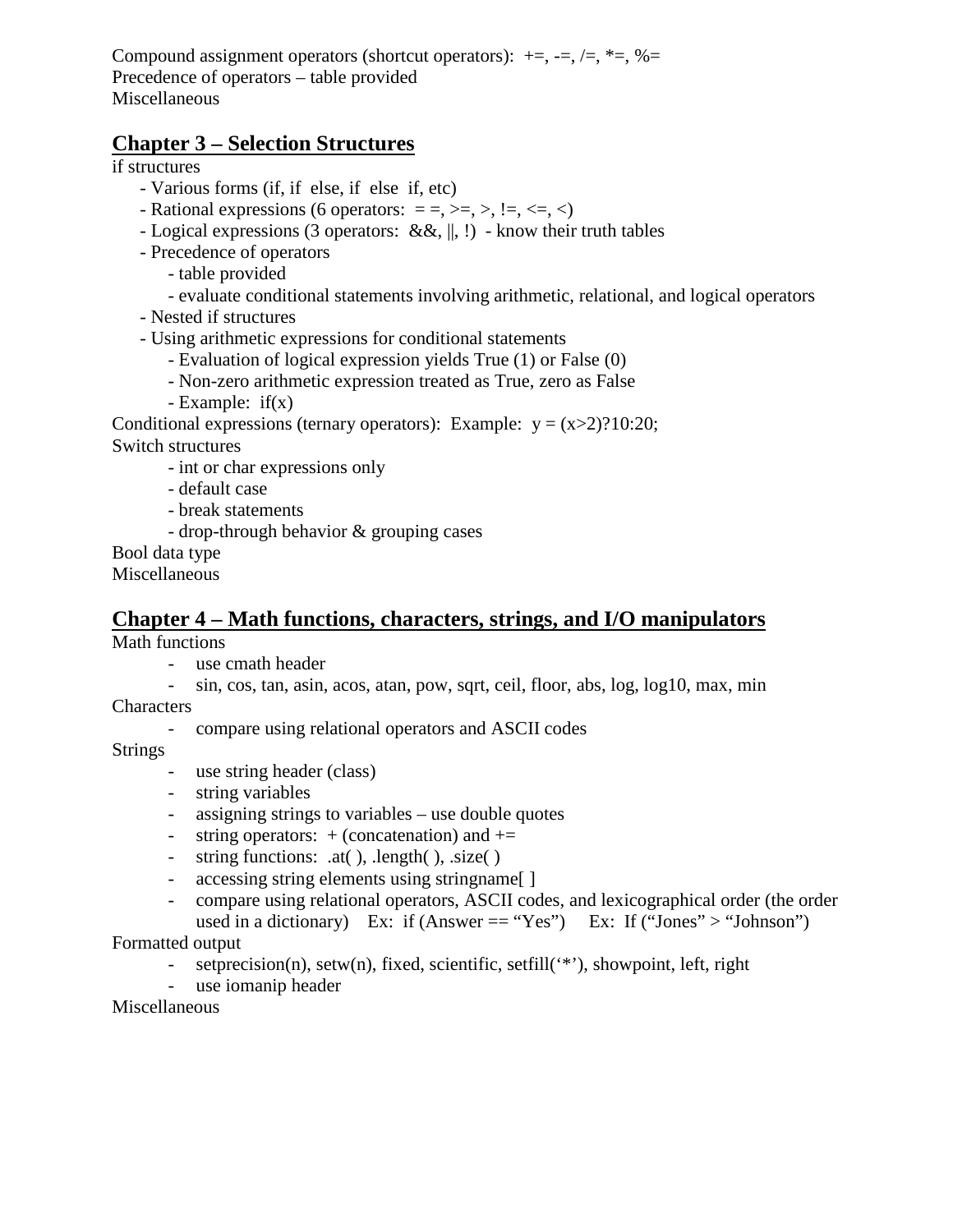# **Precedence of Operators**

| <b>Operator Symbol</b>       | <b>Operator Name</b>     | Direction | Precedence $(1 =$ highest) |  |
|------------------------------|--------------------------|-----------|----------------------------|--|
|                              | Parentheses              | L to R    |                            |  |
| $++, --$                     | Post-increment           | L to R    | 2                          |  |
| $++$ , --                    | Pre-increment            | R to L    | 3                          |  |
|                              | Logical NOT              | L to R    | 3                          |  |
| $+$ , $-$                    | Positive, negative       | L to R    | 3                          |  |
| $*, /, \%$                   | Multiplication, division | L to R    | 4                          |  |
| $+$ , $-$                    | Addition, subtraction    | L to R    | 5                          |  |
| $\leq =, \geq =, \geq, \leq$ | Relational operator      | L to R    | 6                          |  |
|                              | Relational operator      | L to R    | 7                          |  |
| &&                           | Logical AND              | L to R    | 8                          |  |
|                              | Logical OR               | L to R    | 9                          |  |
| $+=, -+, *= , /= , 9/0 =$    | Compound assignment      | R to L    | 10                         |  |
| $=$                          | Assignment               | R to L    | 10                         |  |